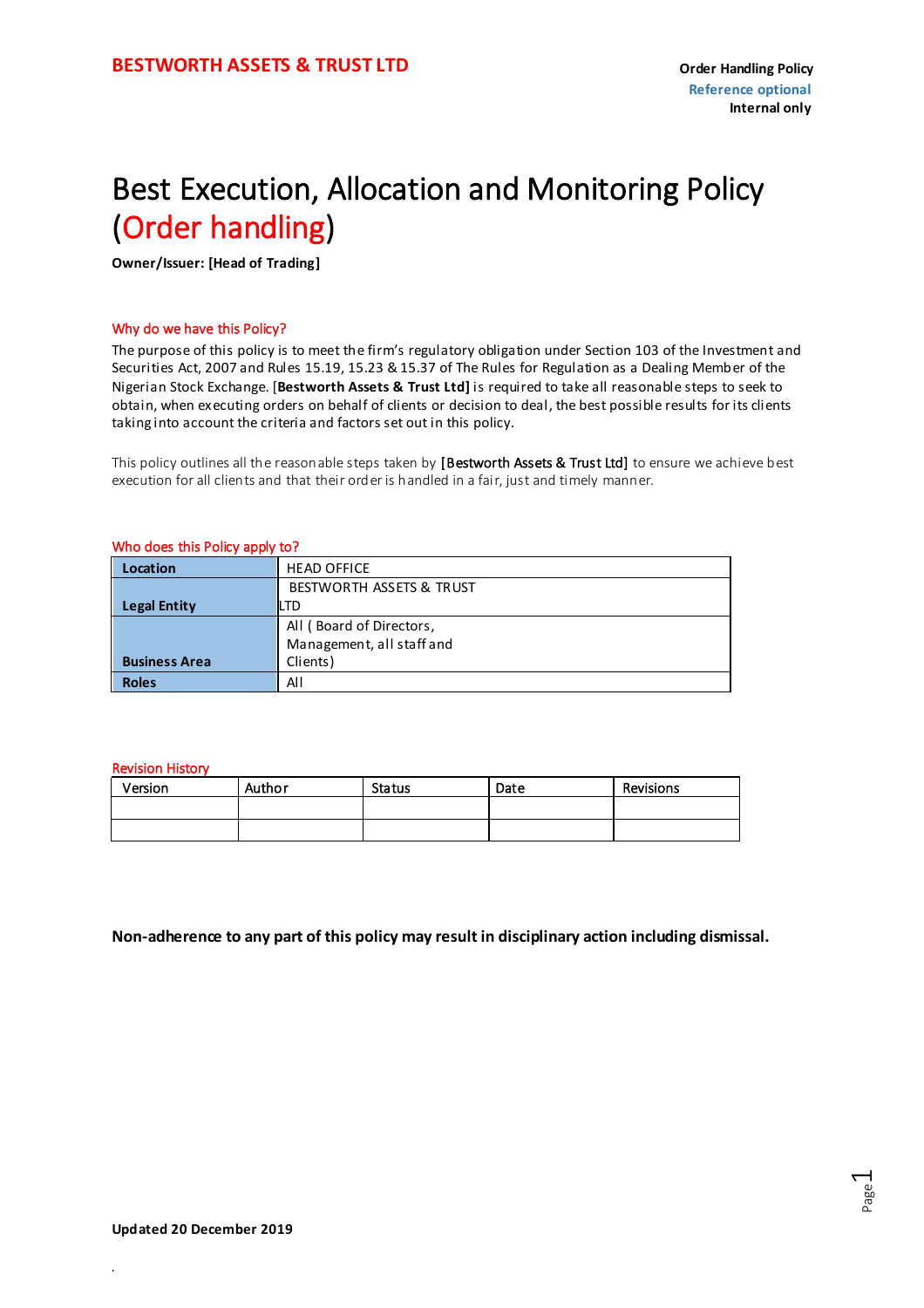### Contents

| 1.             |      |  |
|----------------|------|--|
| $\overline{ }$ |      |  |
| 3.             |      |  |
|                | 3.1. |  |
|                | 3.2. |  |
|                | 3.3. |  |
| 4.             |      |  |
| 5.             |      |  |
| 6.             |      |  |
|                |      |  |
| 1.             |      |  |
| $\overline{2}$ |      |  |
|                |      |  |
|                |      |  |

 $\hat{\mathcal{L}}$ 

Page $2$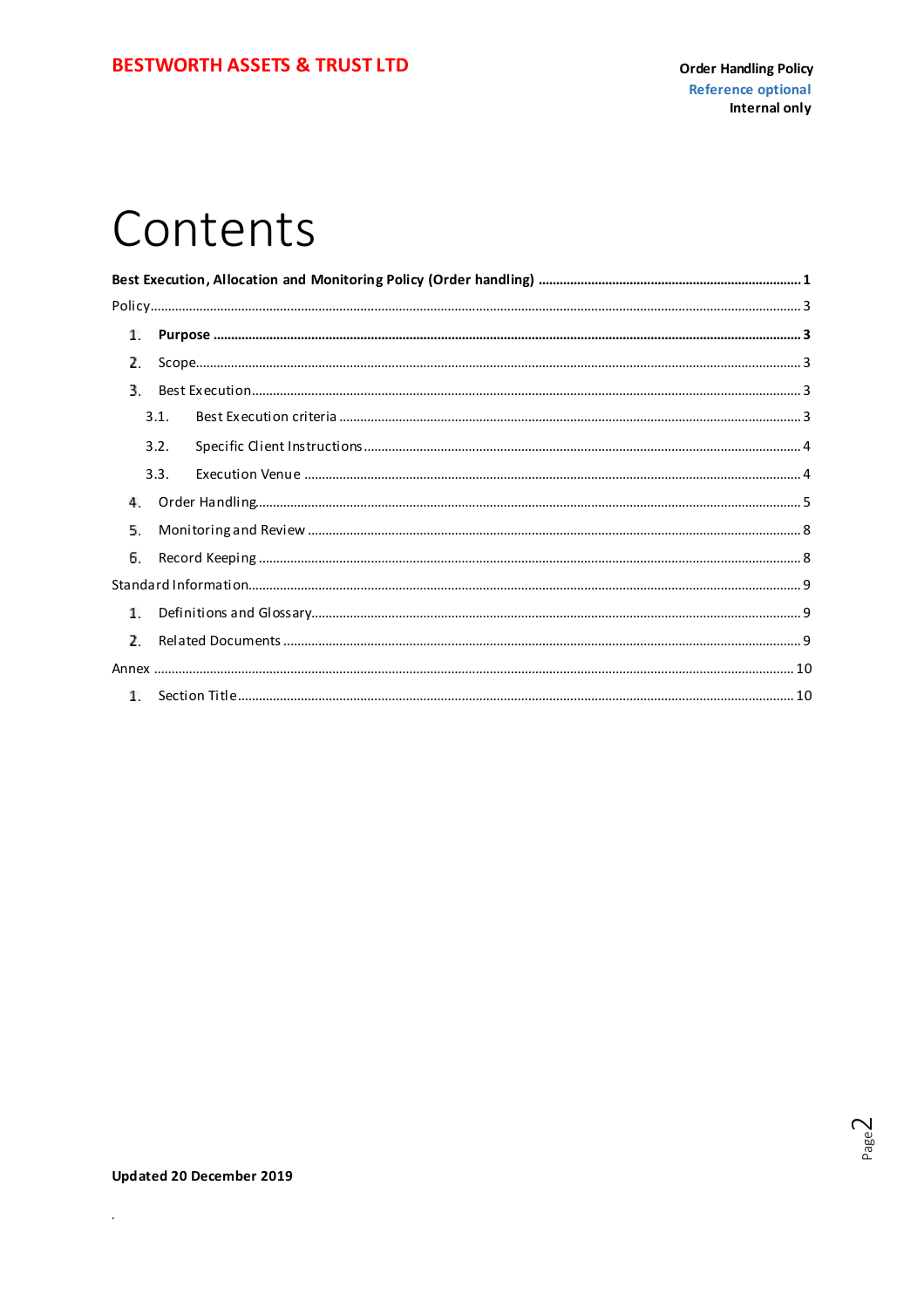# <span id="page-2-0"></span>**Policy**

#### $1_{-}$ **Purpose**

This policy sets out the firm's execution methodology and approach in respect of client order execution when taking all reasonable steps to obtain the best possible results in accordance with the requirements of the appropriate regulatory bodies and best practices for its clients when executing or transmitting Client orders.

The firm is also required to execute orders in a prompt, fair and expeditious manner, relative to other orders or the trading interest of the firm. This policy will also address the firms approach in respect of the aggregation and allocation of orders.

A summary version of this policy will be provided to each client firm whether Retail or Institutional Client.

#### 2. Scope

This policy applies to all trades in financial instruments executed or placed by the firm on the Nigerian Stock Exchange, NASD, FMDQ or any other capital market trade point recognised and authorised by the Securities and Exchange Commission.

#### 3. Best Execution

In general, the concept of best execution is the act of obtaining a combination of price and commission (if any) in a transaction that is most favourable to the client under prevailing market conditions.

When executing trades on behalf of clients, the traders have a duty to select brokers, dealers, or banks that will enable the firm to obtain best execution for our clients and to comply with any applicable legal requirements. Consequently, the trader must, when executing trades, exercise due care, skill, judgement and consideration for execution criteria (as detailed below) when handling client order.

#### 3.1. Best Execution criteria

The firm will take into account the following factors in determining how to execute our clients' orders, make decisions to deal or place orders with a counterparty to achieve the best possible result:

- $\checkmark$ **Price** of the Financial instrument which are offered by the Execution Entity or Execution Venue;
- ✓ The direct and indirect **costs** related to the execution of such Financial Instruments such as
	- o All expenses incurred which are directly related to the execution of the order;
	- o Execution venue fees;

**Updated 20 December 2019**

*.*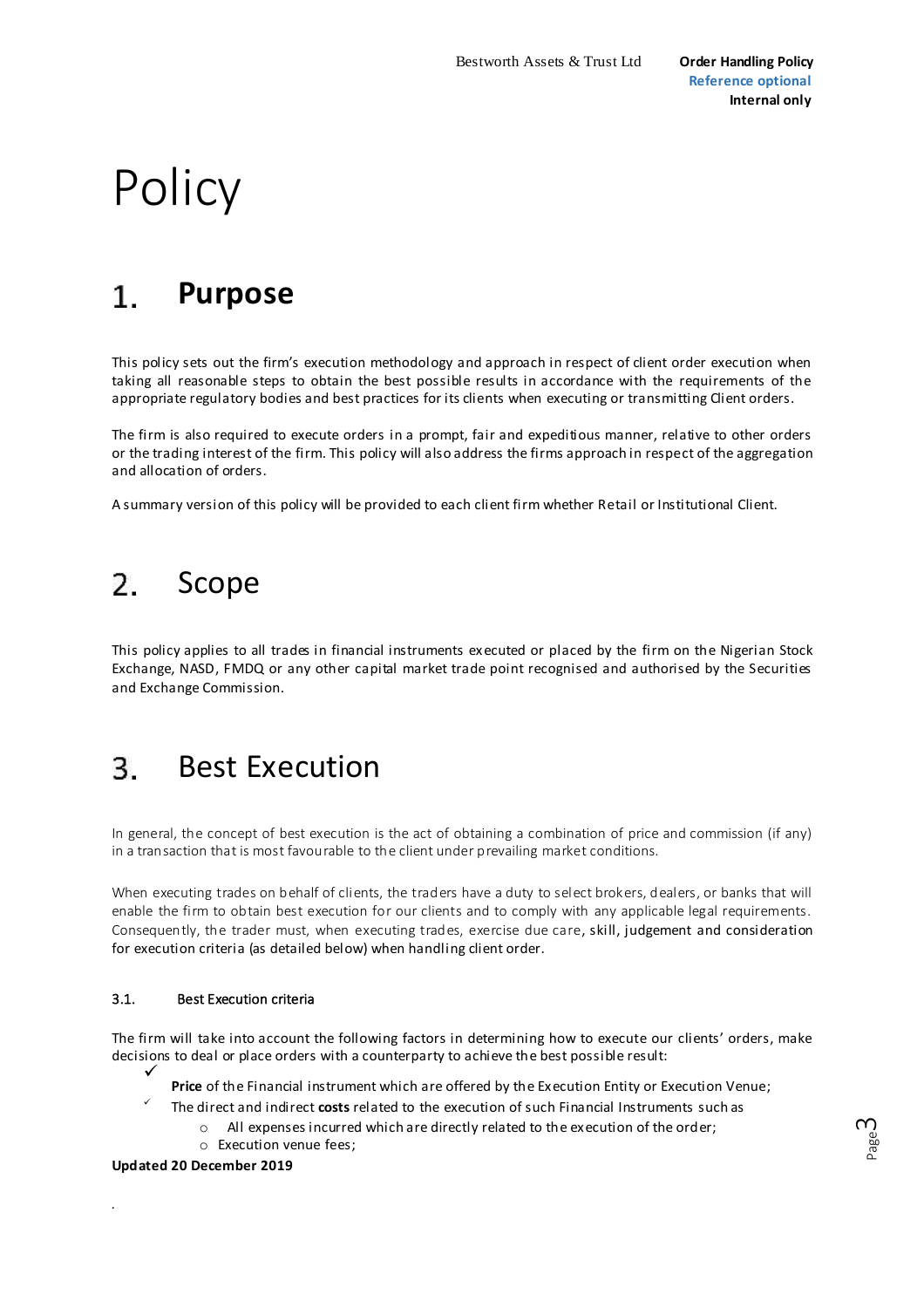**Internal only**

- o Clearing and settlement fees; and
- o Any other fees paid to third parties involved in the execution of the order
- <span id="page-3-0"></span> $\checkmark$ Speed (how quickly the order can be executed)
- $\checkmark$ likelihood of execution and settlement  $\checkmark$
- Size of the order relative to other trad es in th e same financial instru ment
- $\checkmark$ Nature of the ord er (impact on th e market) ; and
- $\checkmark$ Other relevant factors

The relative importance of these factors will be determined based on our commercial experience and judgement in the light of available market information and taking into account the characteristics of the client, the order, the financial instruments that are the subject of the order, and the execution venues to which that order can be directed.

#### 3.2. Specific Client Instructions

Where a client provides specific instructions as to execution, the order will be executed in accordance with those instructions. This may prevent the firm from taking the steps designed and implemented in this policy to obtain the best possible results for the execution of those orders in respect of the elements covered by those instructions.

Where there is no specific client instruction as to how an order should be executed, this policy will be applied to obtain the best possible result for each order that we place for execution in the market or execute ourselves on behalf of our clients taking into account all available market information at the time of execution.

The Portfolio Manager and the Traders must ensure that all confirmed client orders are entered into the Exchange's order books immediately and continue to pursue the execution of the mandate to buy/sell within 10 business days or as detailed in the client's mandate. If after this period, the trade has not been executed, the Portfolio Manager should seek to revalidate the Client order from the client unless expressly advised otherwise by the client in the initial order.

#### 3.3. Execution Venue

Execution venue means a regulated market or any other trading facility that performs a similar function.

This Firm is a member of, and places significant reliance on the following venues when executing orders:

- I. Nigerian Stock Exchange
- II. NASD

The Firm assesses the available execution venues to identify those that will enable us, on a consistent basis, to achieve the best possible result when executing or placing orders on behalf of our clients.

The factors listed in 3.1 are taken into account in the choice of execution venue and methodology for all financial instruments. In particular:

 $\checkmark$ Where we believe we can trade to the advantage of (or at no disadvantage to) the client in terms of one or more of price, speed of likelihood of execution impact, or any other relevant consideration, we will do so.

 $\checkmark$ When placing orders on a regulated market through an executing agent, orders will generally be executed on the execution venue assessed to be the most appropriate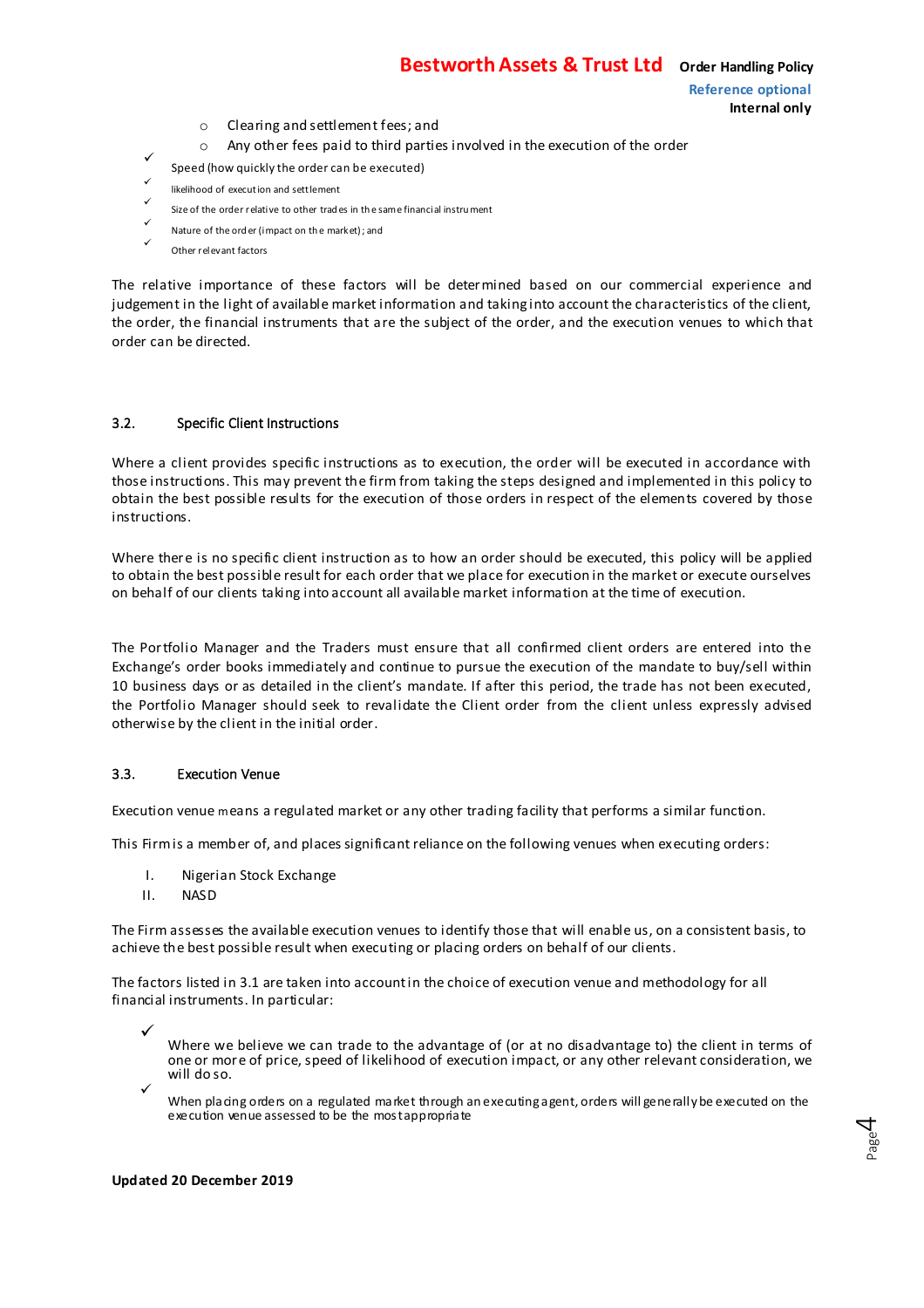<span id="page-4-0"></span>This firm selects its executing agent primarily on the basis of their execution capabilities and always on the basis of due diligence. All relevant facts and circumstances concerning an executing agent are considered and include:

- I. The terms of the Entity's execution policy, including costs and fees, where such a policy is available
- II. The Entity's methodology in ensuring best execution is attained
- III. The commercial experience, judgement and history of the Entity
- IV. The Entity's assessment and use of trading venues in order to enable the Entity, on a consistent basis, to achieve the best possible result when executing client orders
- V. The approach of the entity to the aggregation of Client orders

#### Order Handling 4.

#### 4.1 **General principles**

- i. The firm will provide for the prompt, fair and expeditious execution of order, relative to other orders of the trading interests of the firm. This must allow for the execution of otherwise comparable orders in accordance with the time of their reception by the firm
- ii. When carrying out orders, all areas of the Business Areas must:
	- a. Ensure that orders are executed as promptly as possible and subject to any client instructions, client orders must be executed within 2 hours of it being received by the firm. Where orders are not executed within 2 hours, a record of the reason must be made in writing and retained
	- b. Ensure that executed orders are promptly and accurately recorded and allocated;
	- Ensure all orders are received in writing or taken through recorded telephone lines from the client account holder only; and
	- d. Carry out otherwise comparable orders sequentially and promptly unless the characteristics of the order or prevailing market conditions make this impractical, or the interests of the client require otherwise.
- iii. Order received through multiple and different media will be handled as practically possible with the aim for sequential treatment wherever possible.
- iv. The firm will not trade on its own account ahead of a client order, unless the firm immediately executes the customer order at the same or better price than it traded for its own account.
- v. The firm will not aggregate a client order with a trade for our own account (Proprietary trade)

#### **4.2 Equities, Fixed Income and related securities**

Achieving best execution for Fixed Income and related securities will depend on the transaction strategy type being entered into. The standard method for establishing the market level is to request three market prices for each asset. If possible at least two of these prices should be executable and the third may be a reference. All prices obtained are recorded on a trade sheet regardless of whether it was obtained by telephone or electronic trading (i.e. trade system). The trade will then be concluded through the venue that provides the best price.

For Equities, the firm will seek the most favourable bid/offer price available in the market at the time of executing the trade. The trader will record the rationale for accepting the market level and make a note in the trade sheet of the trade to capture their assessment.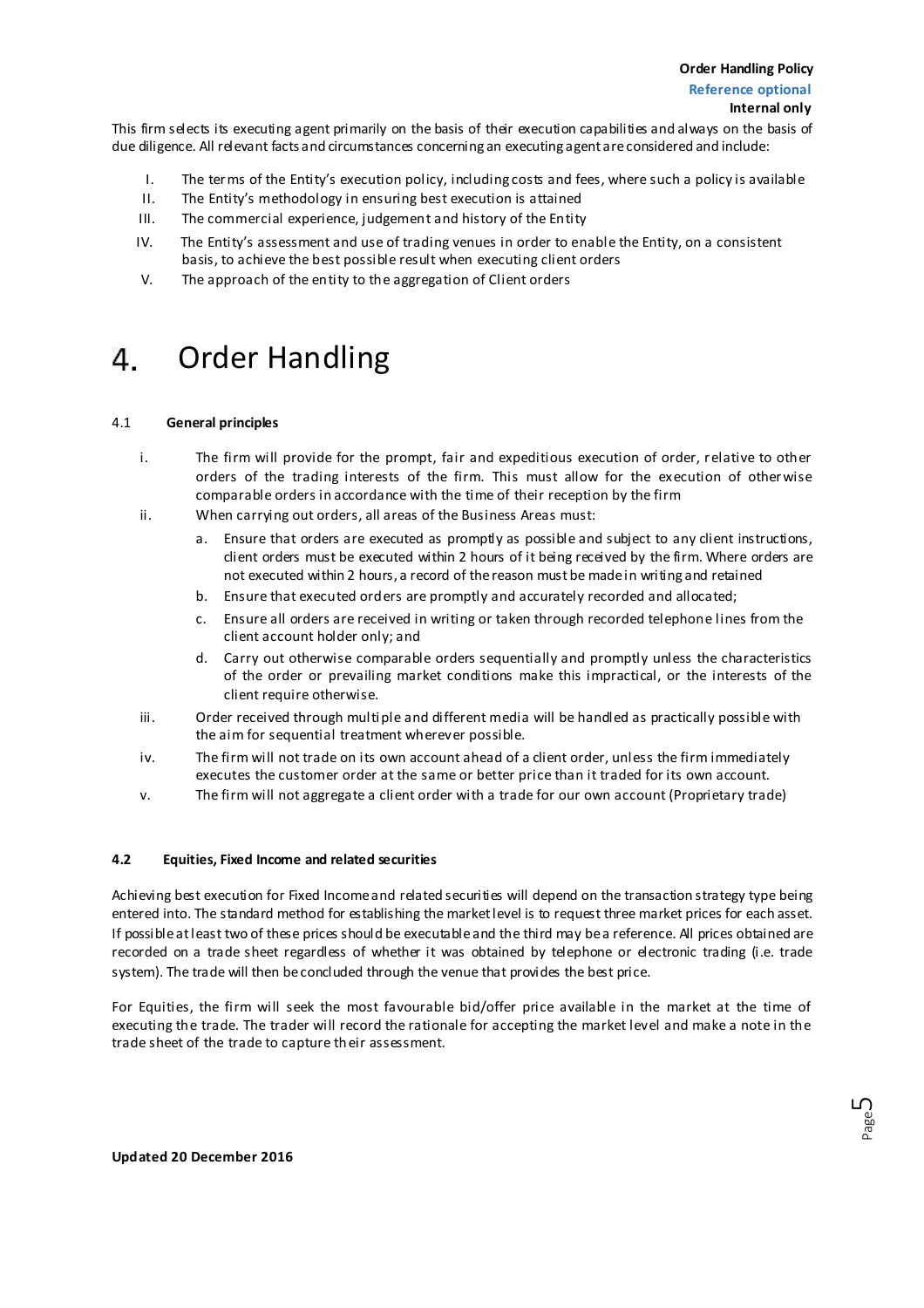#### **4.3 Order allocation**

Where a clients' order is completed in full i.e. the dealer is able to buy or sell the desired quantity that the client has specified, the order should be allocated in accordance with the clients' mandate.

However, in some instance, the firm may combine the orders of different clients, in the same security and execute it as one trade, this is commonly referred to as aggregating orders.

The firm will aggregate orders to give its clients the benefits of efficient and cost effective delivery of our services. By aggregating orders, the firm may also obtain more favourable execution and lower broker commissions. The fairness of a given allocation depends on the facts and circumstances involved, including, but not limited to, the client's investment criteria, account size, and the size of the order.

Client Orders will not be carried out in aggregation with another Client Order unless

- a. Aggregation of orders and transactions does not disadvantage any client whose orders is to be aggregated;
- b. The provisions relating to order allocation set out in **4.4 – 4.10** below are complied with.

In aggregating trade orders and allocating available securities (i.e. securities available in the market to fill the order at the time of trade), the firm must provide fair and equitable treatment to all clients.

In respect to Market Orders and Limit Orders, the Firm will not withdraw or withhold client orders for its convenience or any other person.

Order Allocation procedure for aggregated orders

1. Allocation of completely filled order

Where an aggregated order is filled completely i.e. the firm is able to buy the exact quantity desired e.g. the total of the order is 50,000 units and the firm is able to get this, then each client must be allocated the exact amount they requested. An example is provided below:

Clients A, B and C have requested 10,000, 15, 0000 and 40,000 respectively of security X i.e. a total of 65,000 and the firm is able to buy 65,000, each client must be allocated the exact amount they requested.

2. Allocation of part filled aggregated order

Where an aggregated order is part filled i.e. the firm is not able to buy all the quantity required, the firm must have a clear and documented procedure for allocating the order in a fair manner to all the affected clients without favouring one client over another. Please see the example below for guidance:

A Portfolio Manager [PM] looking to purchase different quantities of the same security [company XYZ] for three of his clients [client A, B & C], has aggregated the three orders [*Client A needs 50,000 shares, Client B* - *20,000 shares and Client C – 30,000 shares*] into a single order of 100,000 shares to the trader.

The trader is only able to buy 70,000 shares, the trader will then need to inform the PM of the market availability of company XYZ securities in the market and the PM will need to then carry out a pro rata allocation analysis based on the initial ratio of the aggregated order as detailed below

Since Client A needed 50,000 of the total 100,000 shares, their original allocation was [50,000/100,000 x 100%] 50% of the total initial order, whilst client B [20,000/100,000 x 100%] had a 20% allocation of the total order and Client C [30,000/100,000 x 100%] 30 % of the total initial order. The PM would then need to allocate the 70,000 share available in the market based on these ratios i.e. Client A will get 50% of 70,000 shares [35,000 share]; client B 20% of 70,000 shares [14,000] and client C 30% of 70,000 shares [16,000].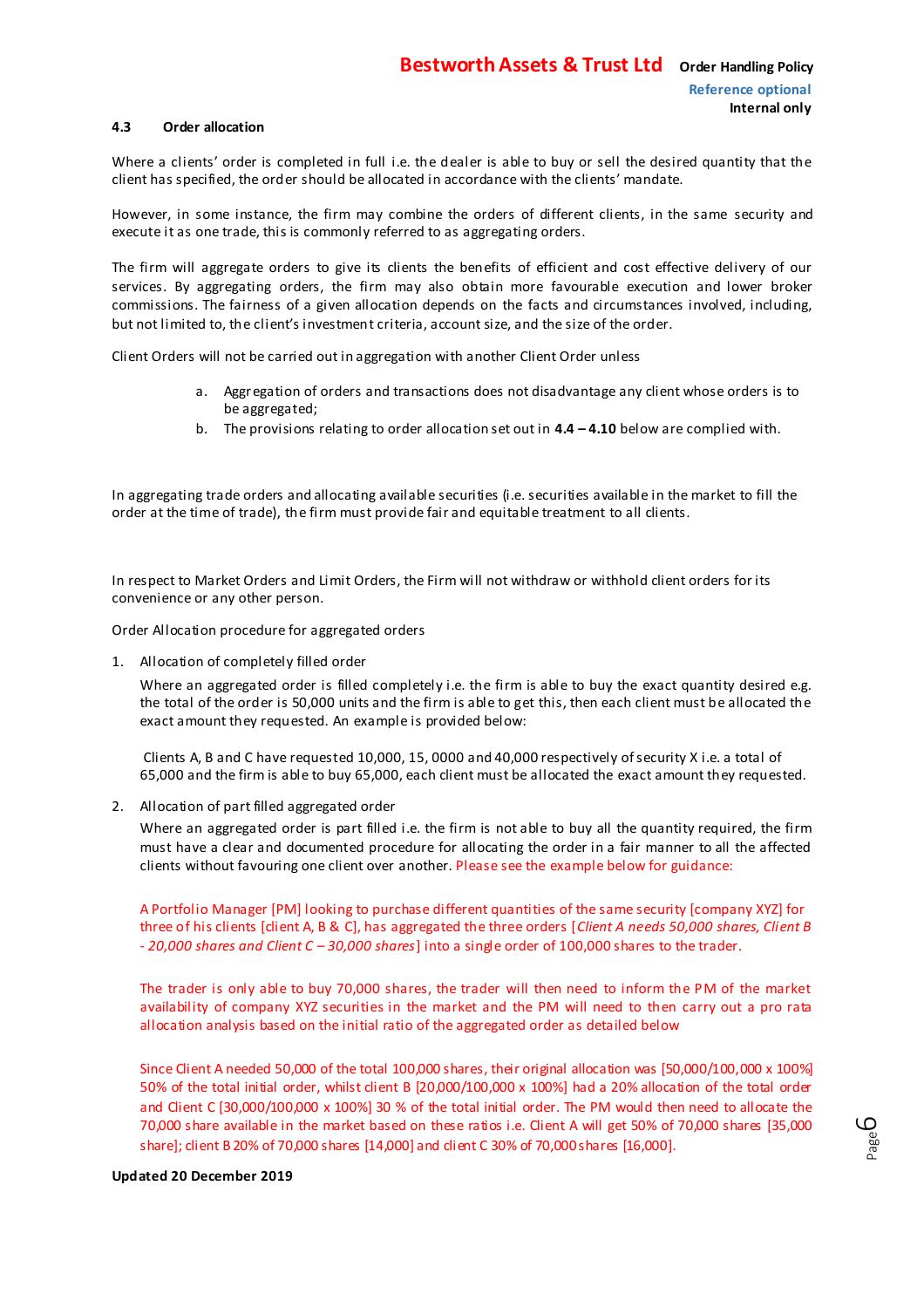These new allocations can then be sent to the traders for execution. This process must be documented and any variation from the ratios of the initial allocation must be documented.

#### **4.4 Potential conflicts of interest**

No single account may be systematically favoured over another in the allocation of trade orders. Similarly, accounts are to be treated in a non-preferential manner, such that allocations are not based upon the client's account size and/or identity, account performance, fee structure, or the portfolio manager.

#### **4.5 Determining the initial Allocation prior to Trade Execution (Pre-trade allocation)**

Initial mandate must be determined prior to executing the trade, clearly indicating the participating client's accounts and allocations for each account.

#### **4.6 Determining the appropriate Allocation**

Pro-Rata Allocation assures fair and equitable treatment. Trades should be allocated on a pro rata basis based on the size of the pending order, however, there are various judgmental and other factors as described below which may support non-pro rata allocations

#### **4.7 Non Pro-Rata allocations**

Certain factors may affect a Portfolio Manager's decision to allocate on a pro rata basis. Factors such as, the need to sell out an account's entire position before selling out other client's position due to the client's cash flow, exposure to the security/sector, cash flow (accounts liquidity needs, availability of cash) may form the basis of a non-pro rata allocation. In these situations, the Portfolio Manager must use reasonable fiduciary judgement in making a non-pro rata allocation that is in the best interest of all the affected clients. This should also be fully documented to demonstrate the rationale behind the decision and subsequent allocation.

#### **4.8 Filling orders according to initial allocation (post trade allocation)**

All orders must be filled in line with the initial mandate as set out in 4.5 above. If the entire order is filled, then every client should have their entire order size met. If the order is partially filled, the executed trade should be allocated pro rata among the clients in the same proportions as the initial order size. Any deviation or reallocation of share from the initial allocation is permitted for up to two hours and thirty minutes (2.30Hrs) from when the trade was executed, however this needs to be fully documented, clearly citing the circumstance and rationale for the deviation.

#### **4.9 IPO offerings allocation (New Issues)**

The firm maintains a strict policy on ensuring fair and equitable treatment of all clients when purchasing and allocating new issues.

For all new issues, the Portfolio Manager will take into account, the necessary factors such as the clients investment objectives, investment guidelines (any advance indications of client interest for new issues), and the risk profile of the client, the security itself and the size of the order. The Portfolio Manager will have the responsibility for ensuring that, no special arrangement or any inducement scheme exists where the firm agrees to trade more with an executing agent as a result of a greater allotment of a new issue from a book runner.

The Portfolio Manager looking to subscribe to the new issue must have a written record indicating the requested volume. Pre trading allocation must also be completed, as above, on a pro rata basis with consideration for the size of the client's account, adjustment for rounding lots, the mandate type, permissibility of the new issue for the client and cash availability. After filling the order, the Portfolio Manager must record on the trade ticket the actual new issue allocation made to each client/strategy. The rationale for any allocation decision other than

#### **Updated 20 December 2019**

*.*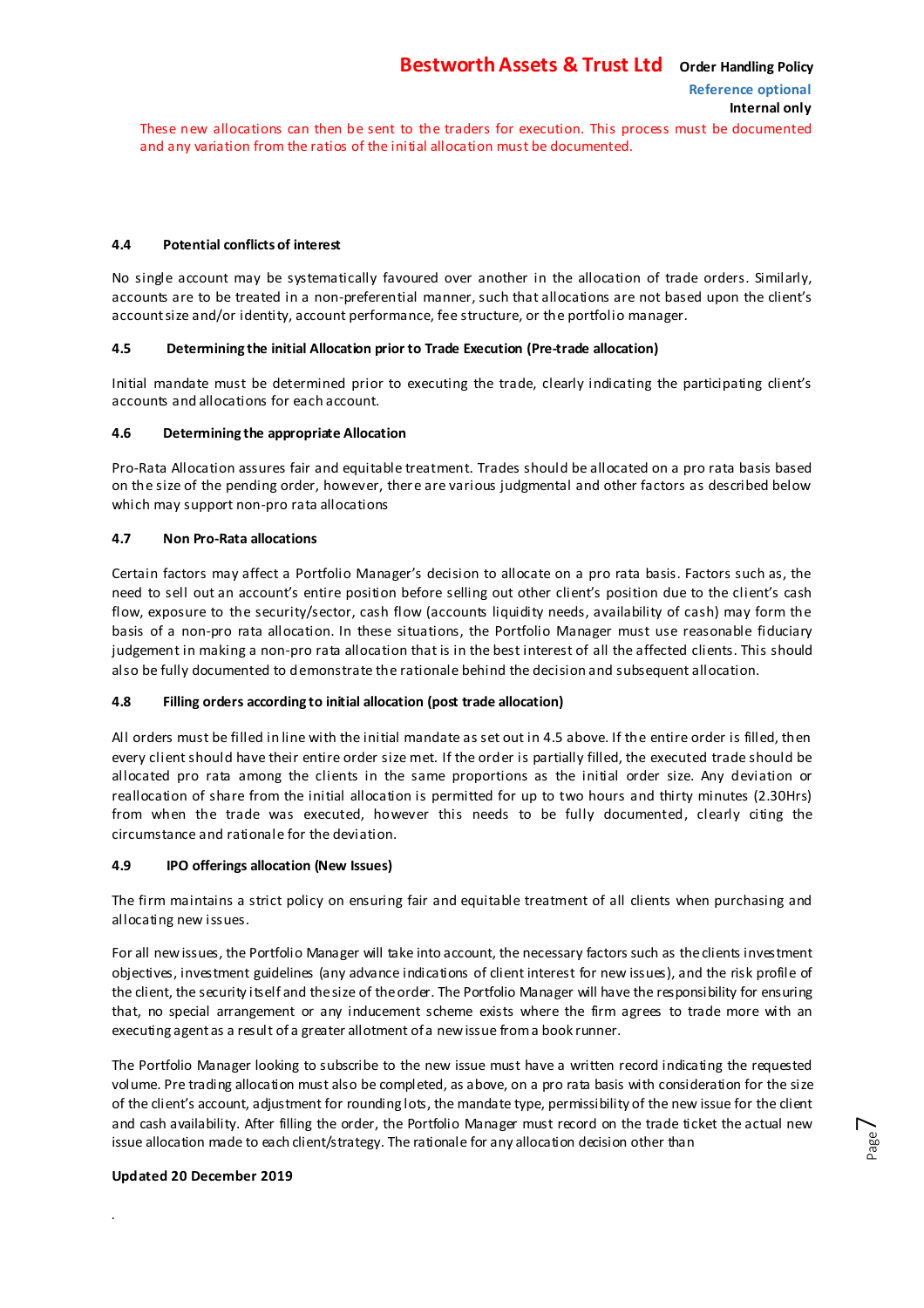#### <span id="page-7-0"></span>**Bestworth Assets & Trust Ltd Construction Construction Construction Construction Construction Construction Construction Construction Construction Construction Construction Construction Construction Construction Construc**

strictly pro rata and adjustment for round lots must be clearly documented and provided on request to the Compliance Department.

#### **4.10 Cross trades**

Where the Portfolio Manager has two clients with opposite needs in the same security and it is in the interest of both clients to transact with each other instead of both going to the market, the Portfolio Manager/Trader may cross the trade at the agreed price of the security. However, the Portfolio Manager must ensure that this is not done to the advantage or detriment of either party participating in the cross. The rationale for Crossing should be fully documented and supported with rel evant additional information i.e. evidence of Bid/Ask offer obtained from the market, which sufficiently allows compliance have clear oversight of the process.

#### Monitoring and Review 5.

The firm will monitor processes to identify transactions that may not have met order execution requirements as outlined in this policy through surveillance undertaken mainly by the second and third lines of defence i.e. Compliance and Audit (internal/External) respectively.

Compliance will monitor, regularly (at least on a Quarterly basis), the effec tiveness of the firm's execution arrangements and assess whether the execution venues selected have provided the best possible result. Monitoring will also cover the fair and equitable allocation where they occurred, as well as Cross trades, during the period. Any opportunities for improvement that are identified, will be reported to the Board and Investment Committee so resulting actions may be incorporated into the process and policy.

#### Record Keeping 6.

The firm will maintain records in sufficient detail to show particulars of all transaction undertaken, in line with local regulatory requirements. Subject to regulatory requirements, the following records must be retained for each trade executed by the firm:

- 1. 3 competitive quotes (Fixed Income) and best bid/offer price at time of executing the trade
- 2. Price
- 3. Time order received
- 4. Execution time
- 5. Order Allocation record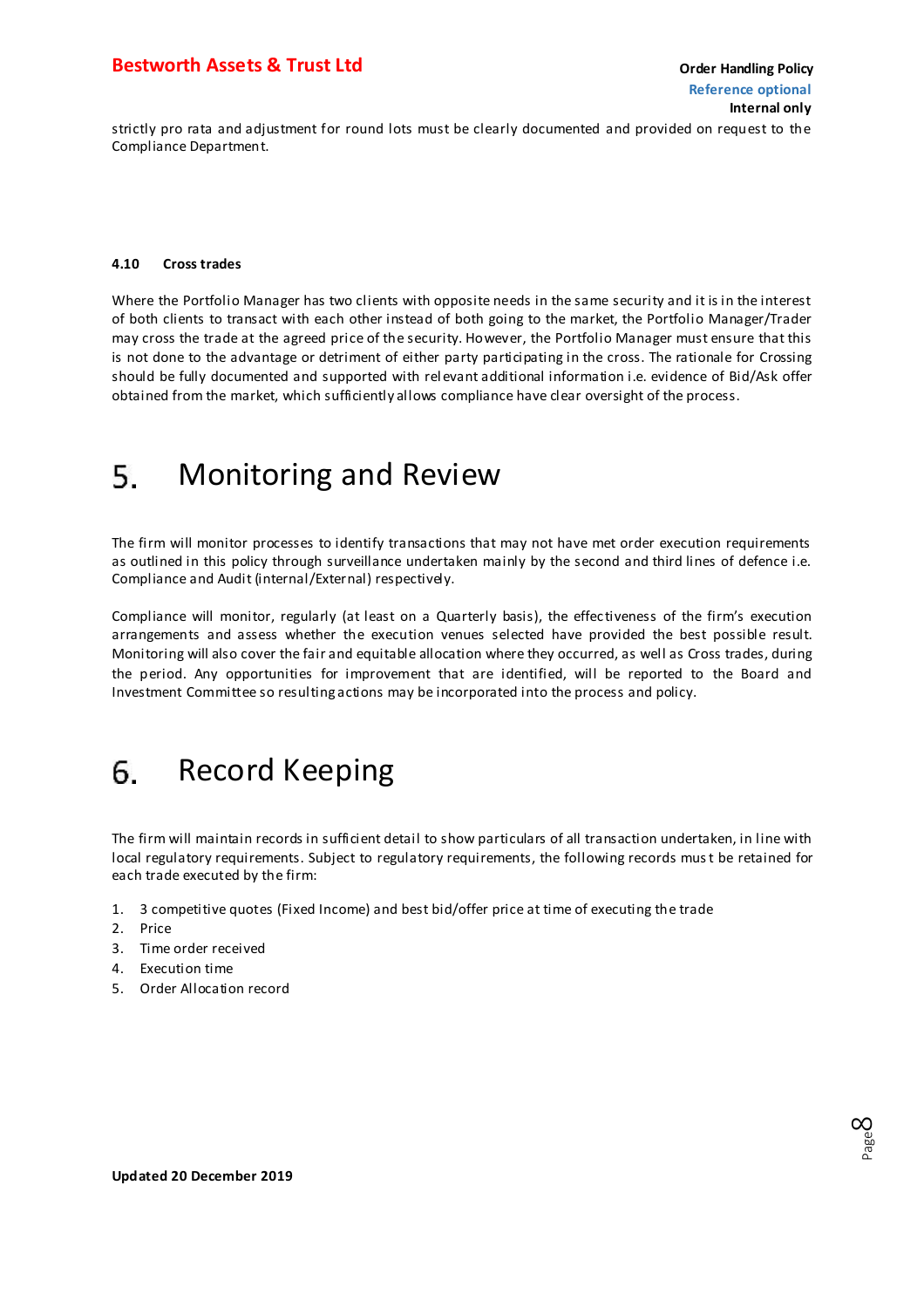## <span id="page-8-0"></span>Standard Information

#### 1. Definitions and Glossary

[This section should explain the terms used in this policy which are specific to the policy or its topic and which may not be known or may be used in the policy for ease of reading. Legal definitions should be avoided as the policy is an internal document.]

#### **Term**

#### **Market level:**

The bid or ask price range for a security in the market at the time of executing the trade

#### **Market Orders:**

Market orders is a buy or sell order to be executed immediately at current market prices. As long as there are willing sellers and buyers, market orders are filled.

#### **Limit Orders**

A limit Order is a take-profit order placed with the Firm to either buy or sell a set amount of a financial instrument at a specified price or better. The trade may not be executed if the price set by the customer cannot be met during the period of time in which the order is left open.

#### $\overline{2}$ Related Documents

[This section should contain a list of documents which relat e to the policy]